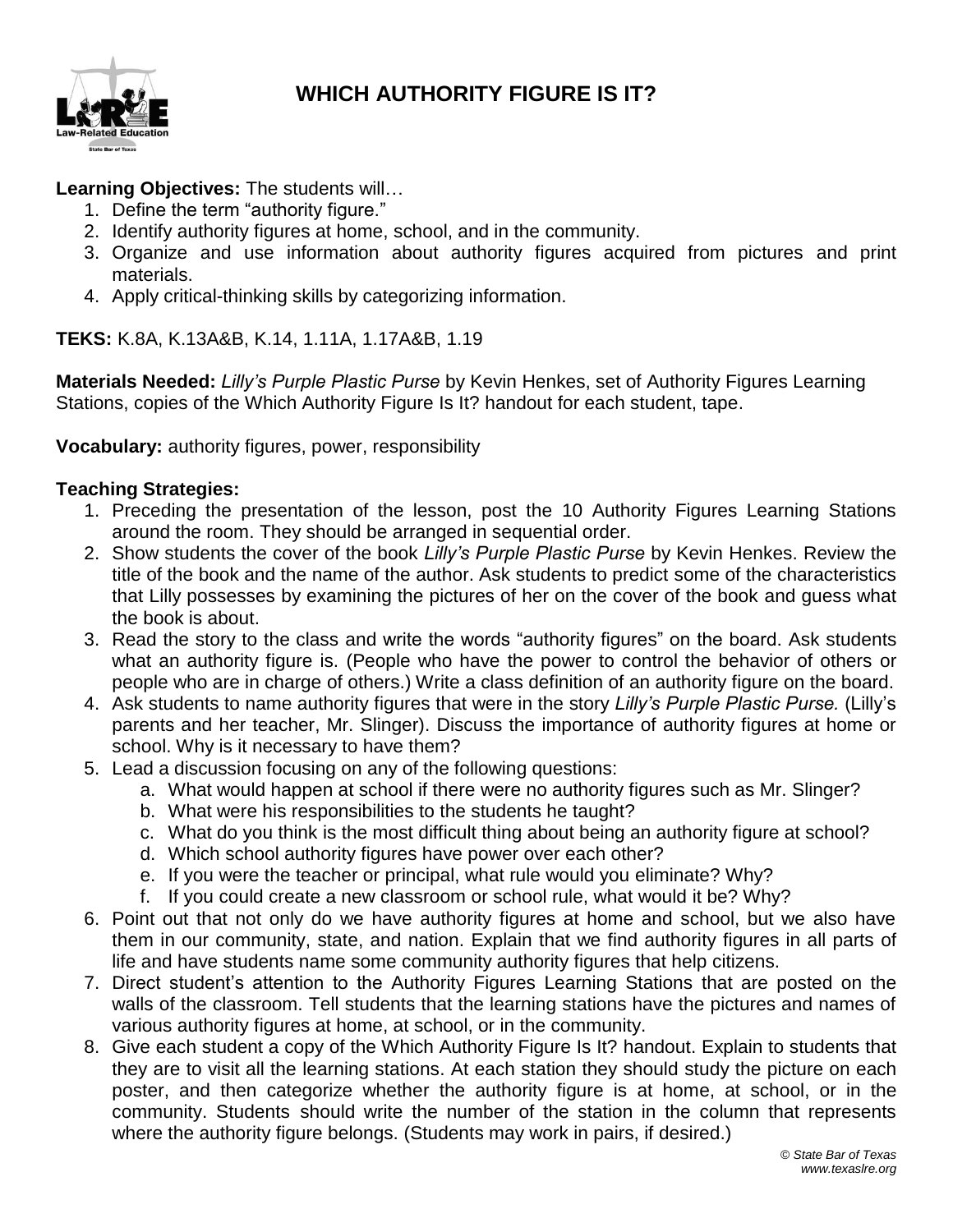9. Review the correct answers with students and conclude with students sharing who the most important authority figure is in their life.

#### **Extension for Gifted/Talented:**

Have students create posters honoring various authority figures at home, school or community. The posters should contain: the authority figure's role, their responsibilities, and how they help us. Design a bulletin board featuring the Authority Figures Who Help Us.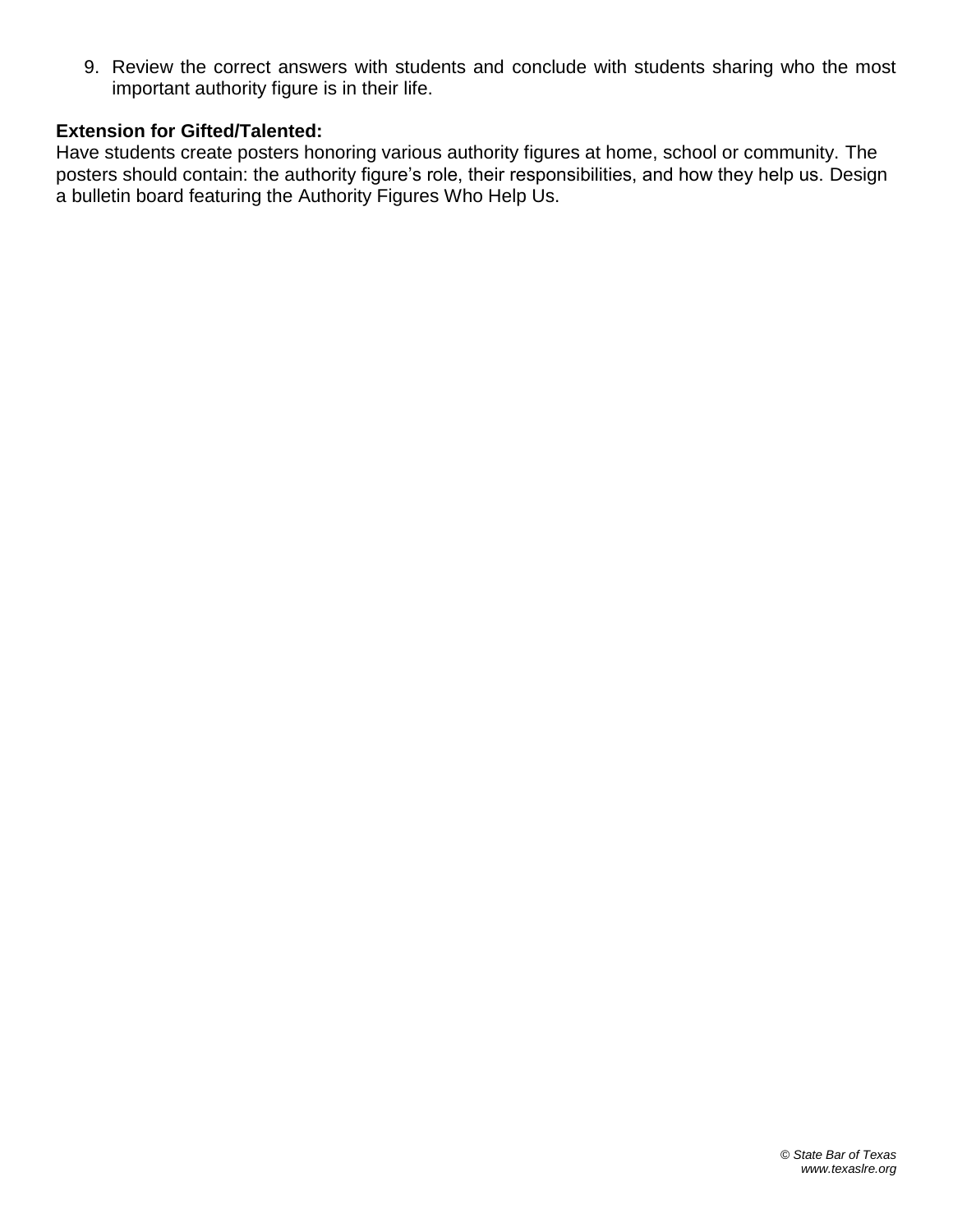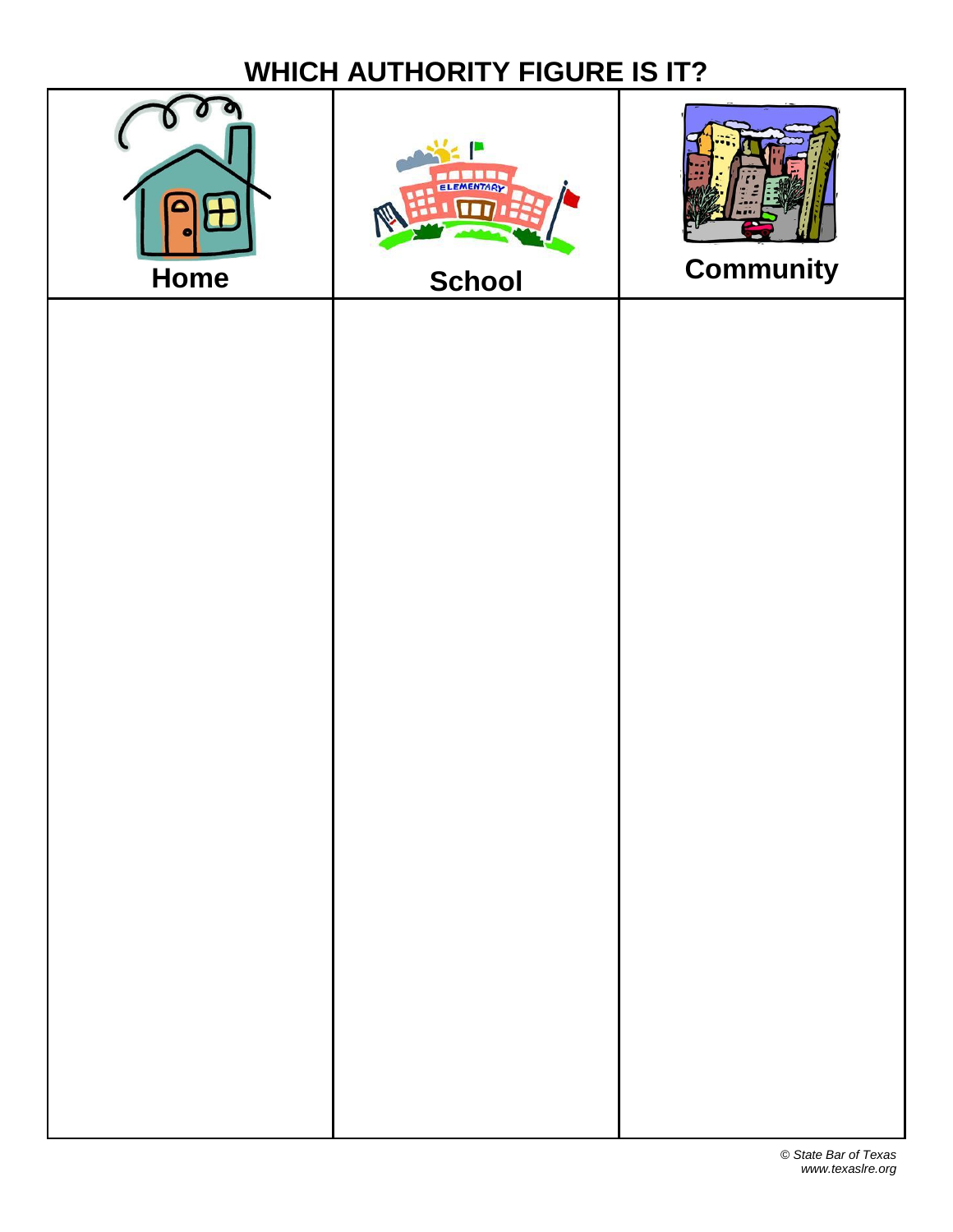# **1**



Clip Art licensed from the Clip Art Gallery on DiscoverySchool.com

### **School Bus Driver**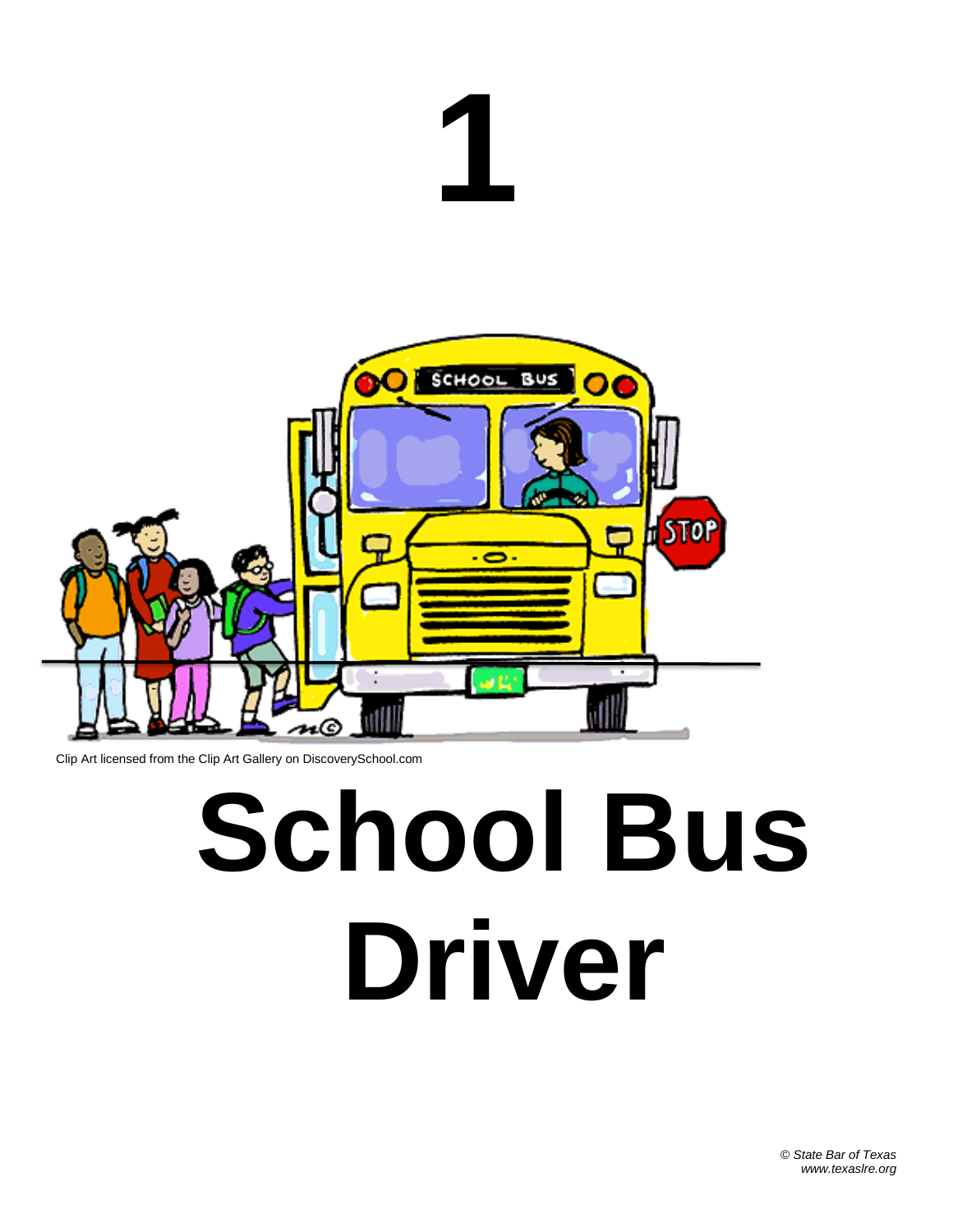**2**



#### **Parents**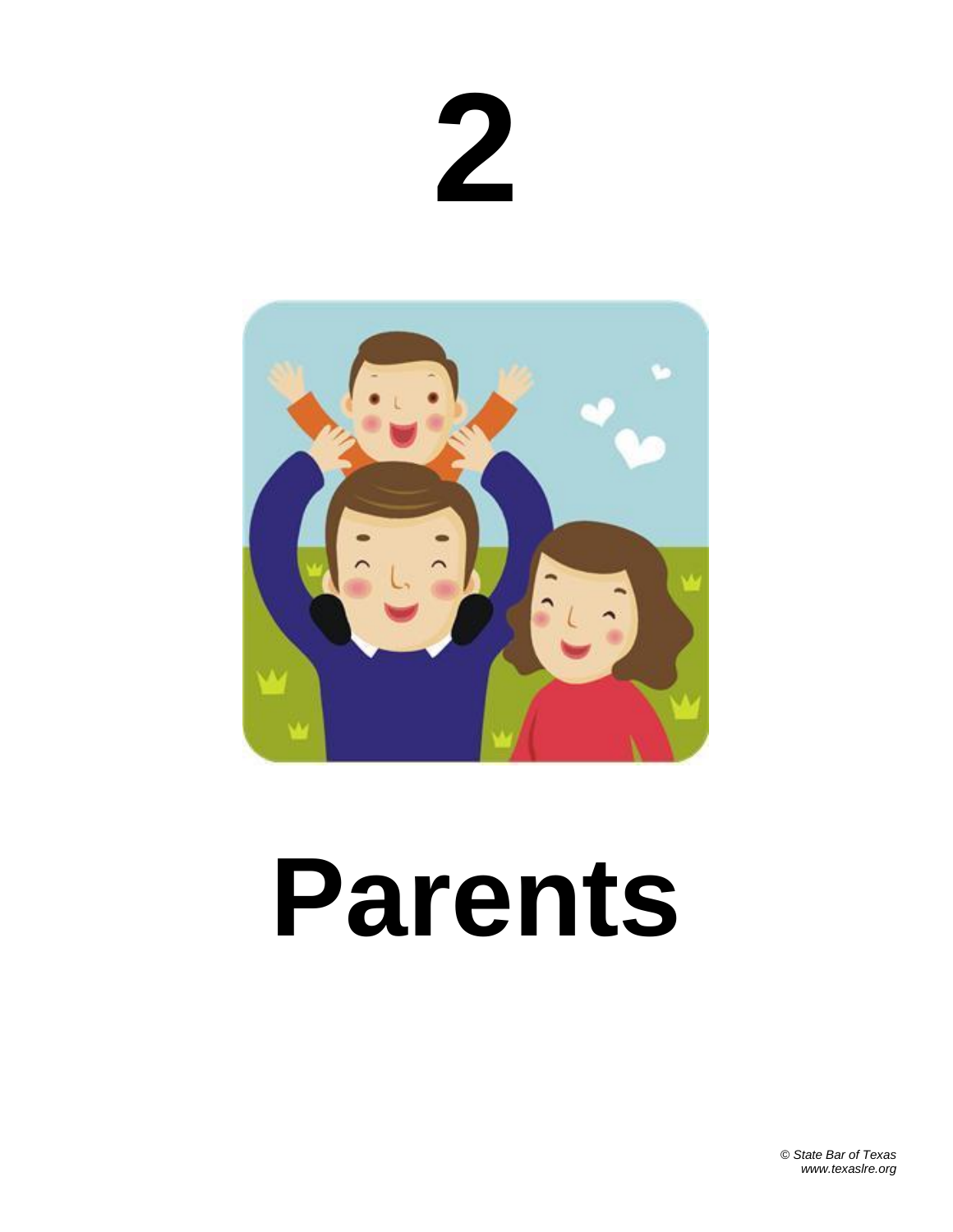



### **Fire Fighter**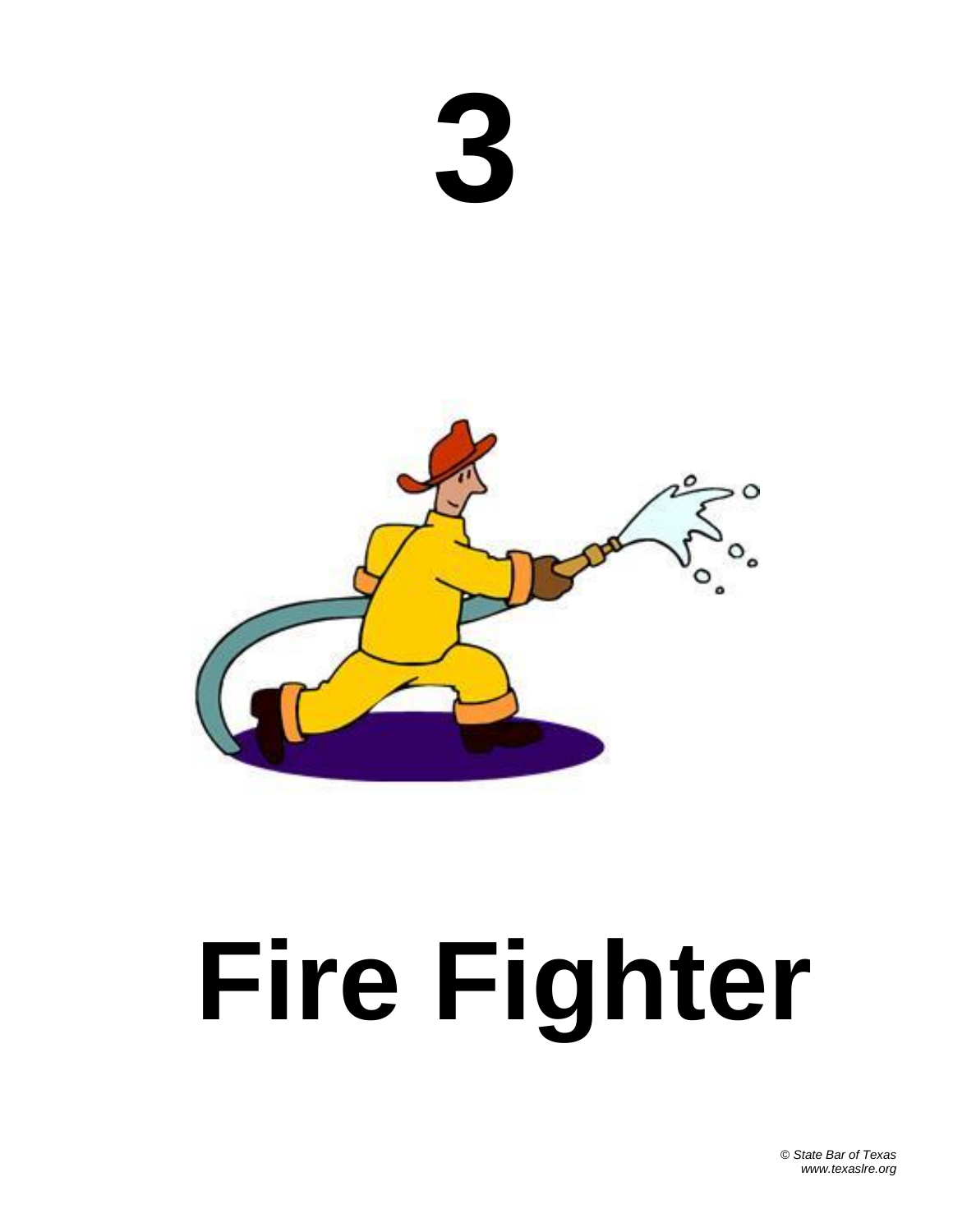



### **Police Officer**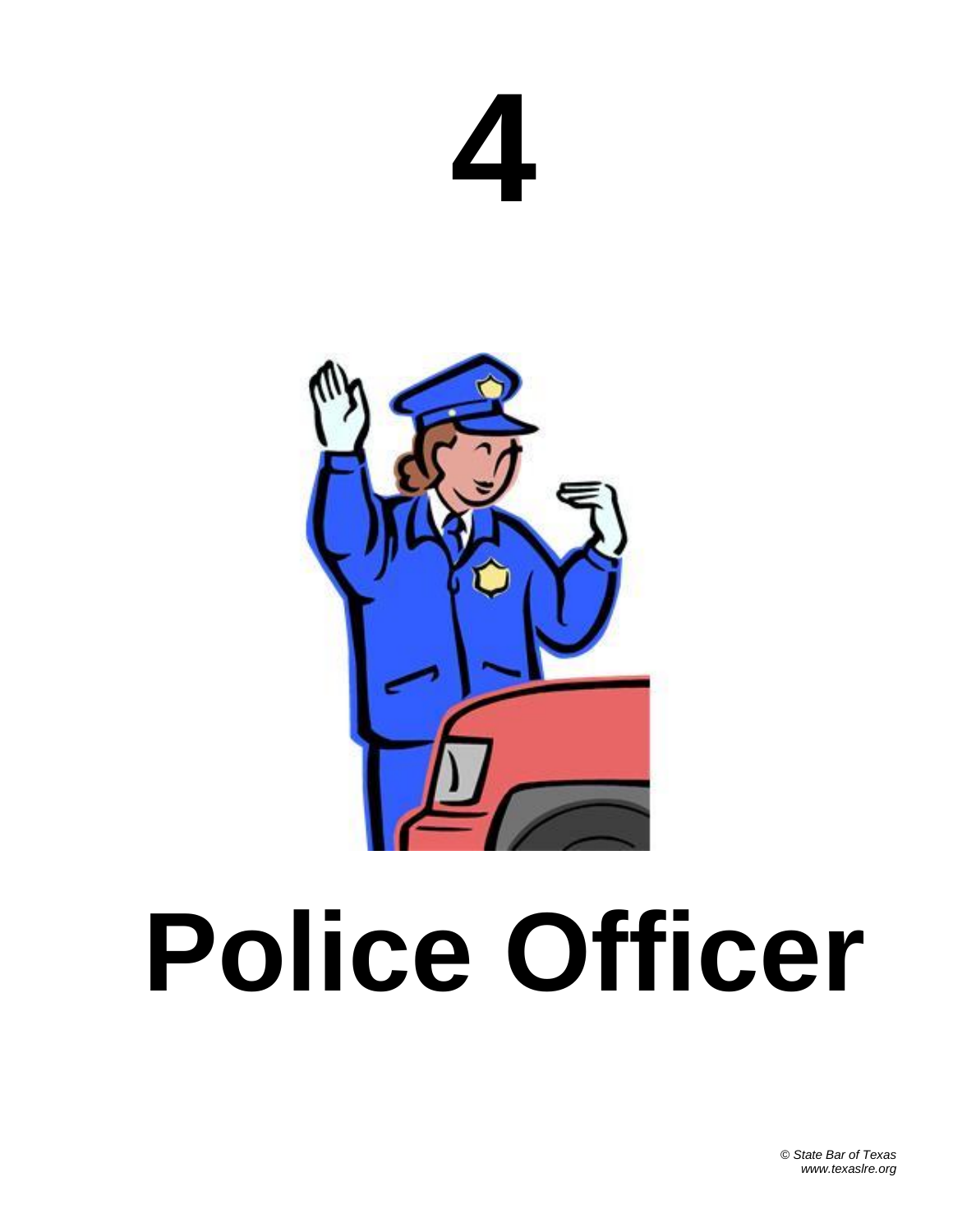



#### **Teacher**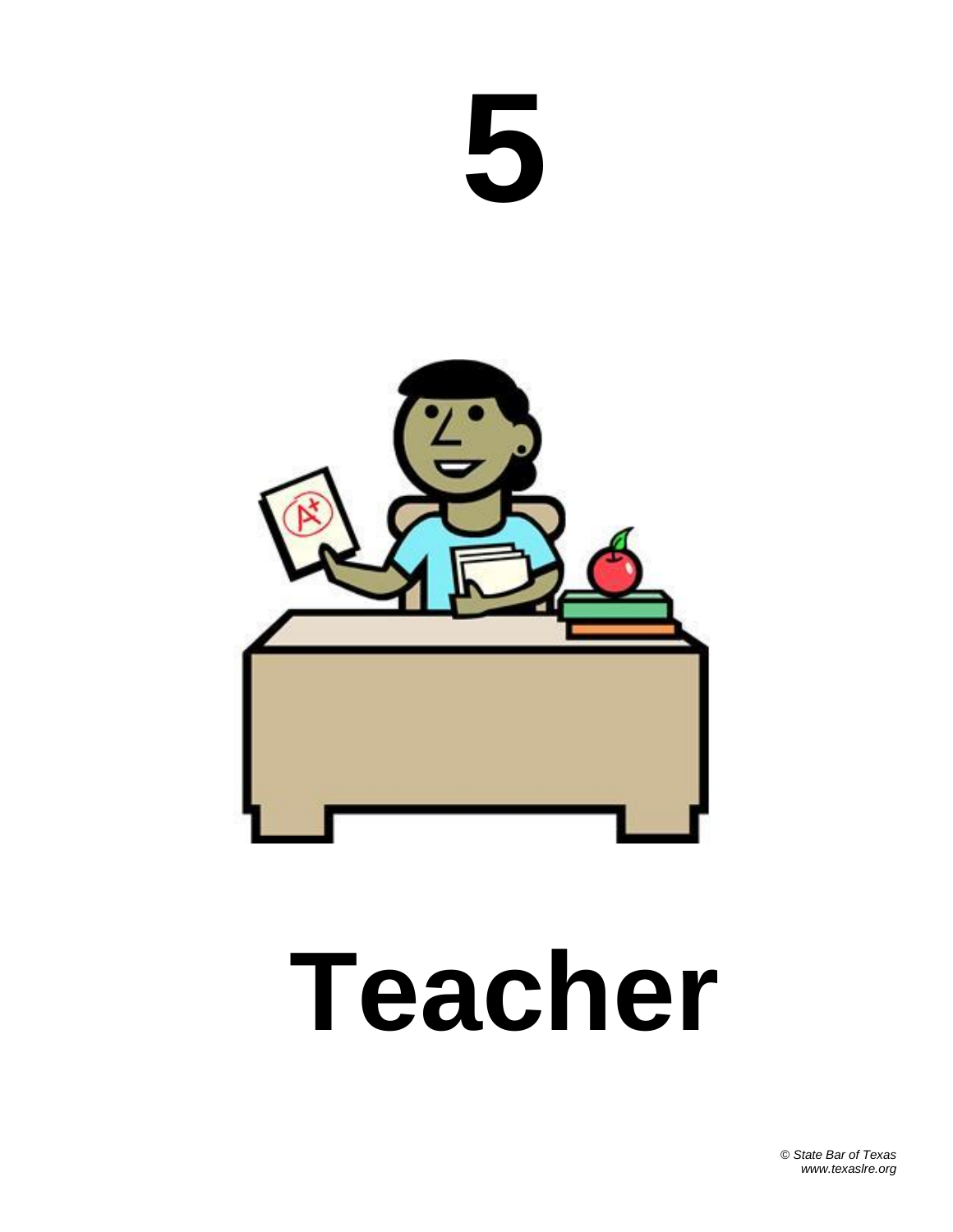



#### **Postal Worker**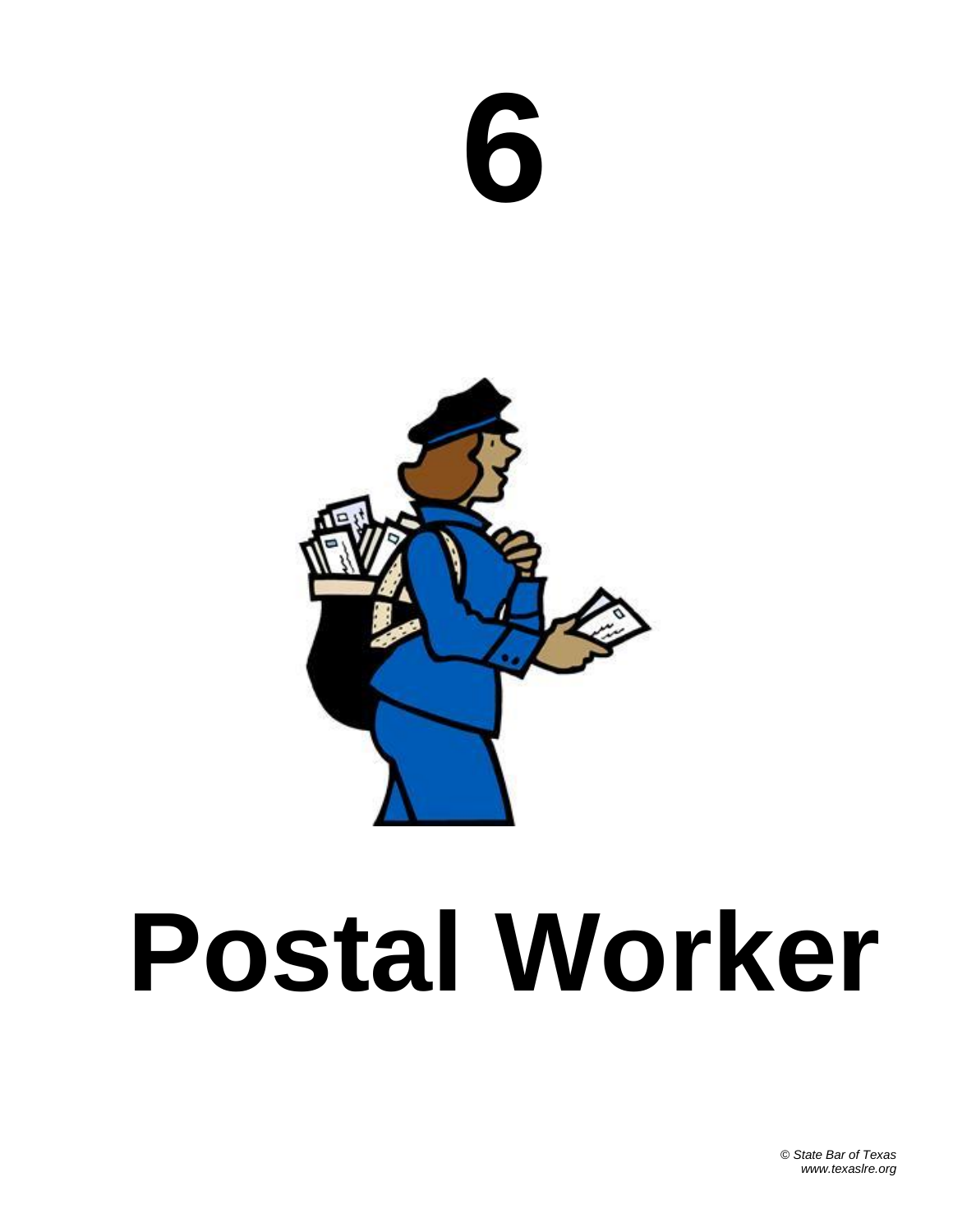

## **Principal**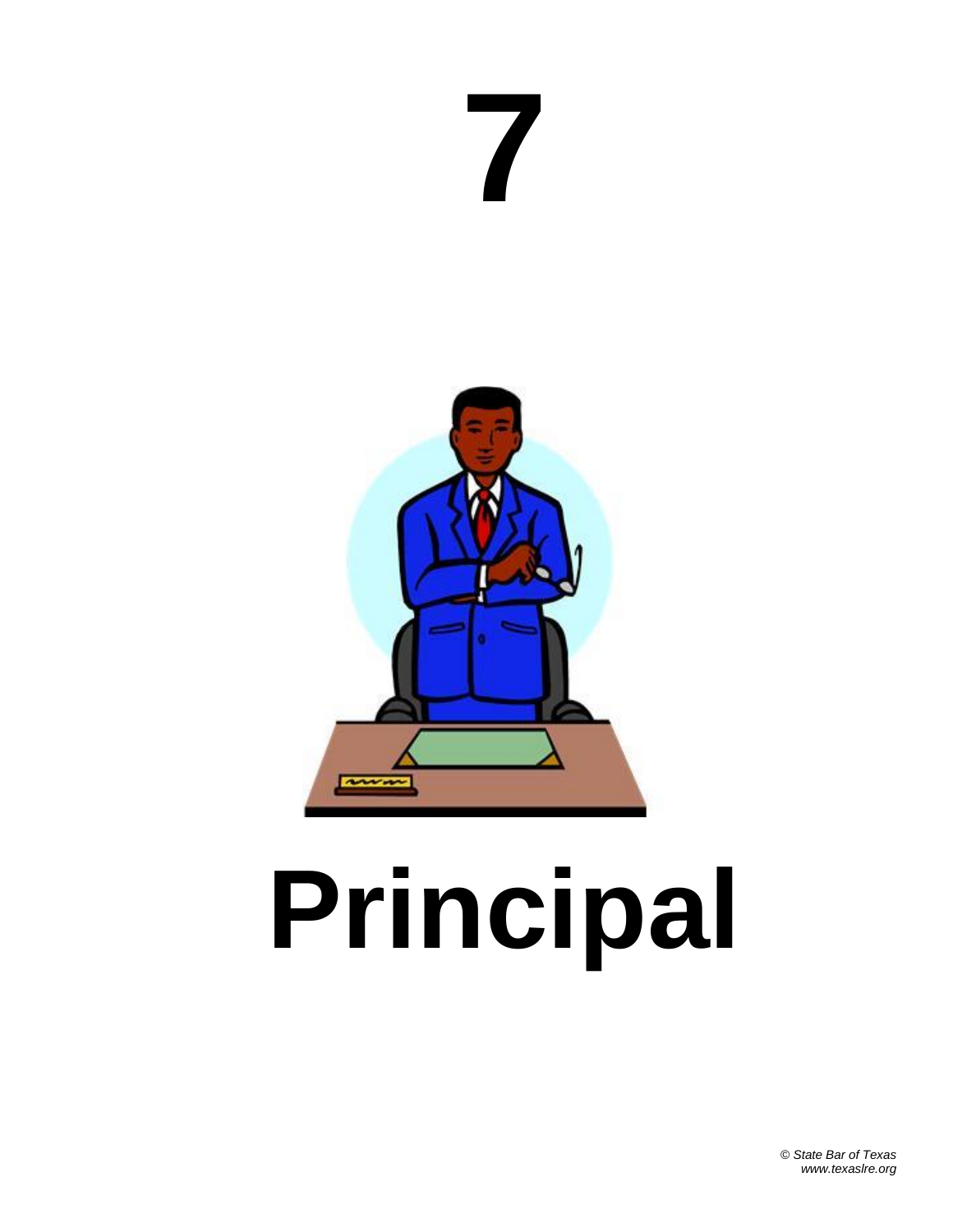



### **Older Brother or Sister**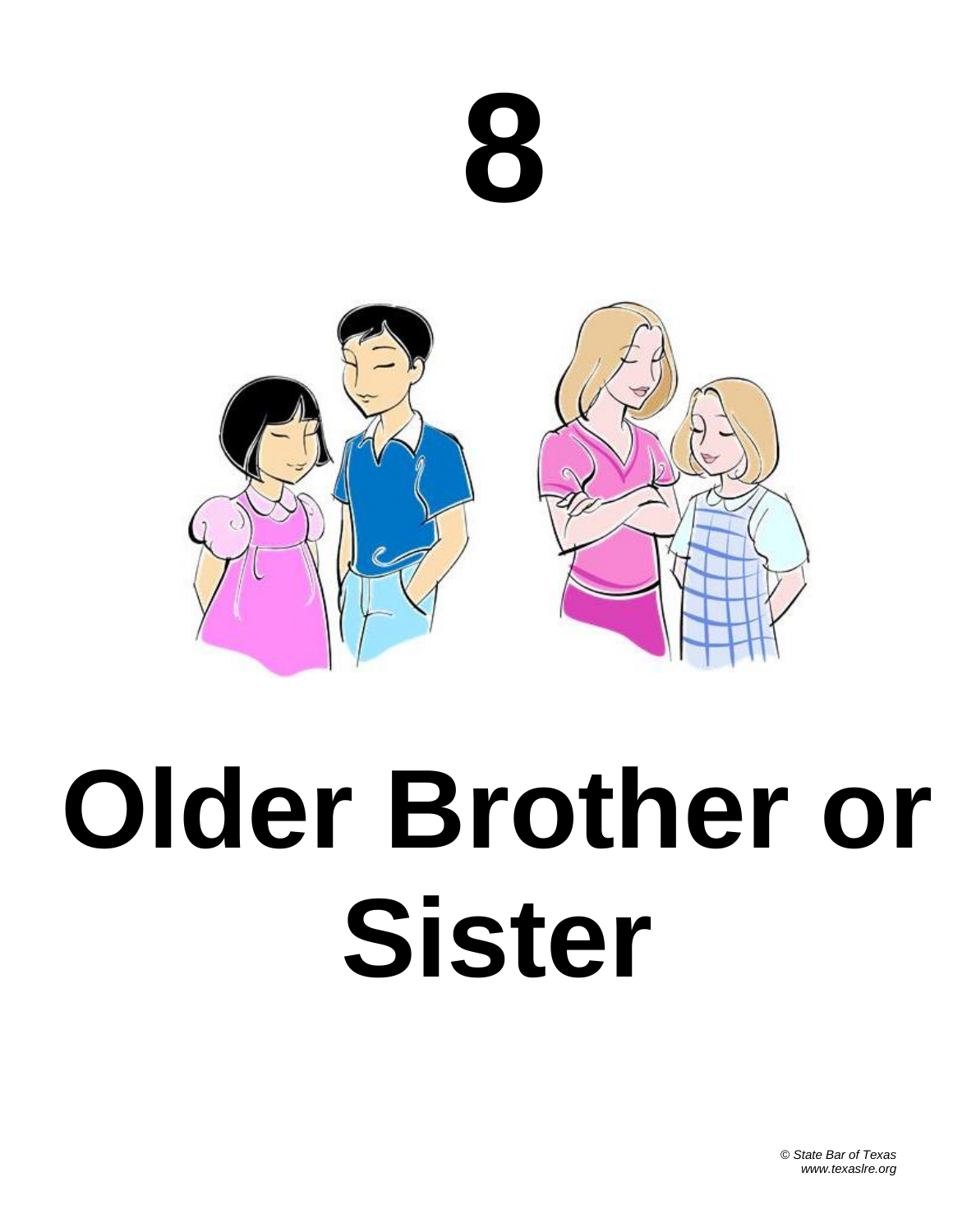![](_page_11_Picture_0.jpeg)

![](_page_11_Picture_1.jpeg)

### **Grandparents**